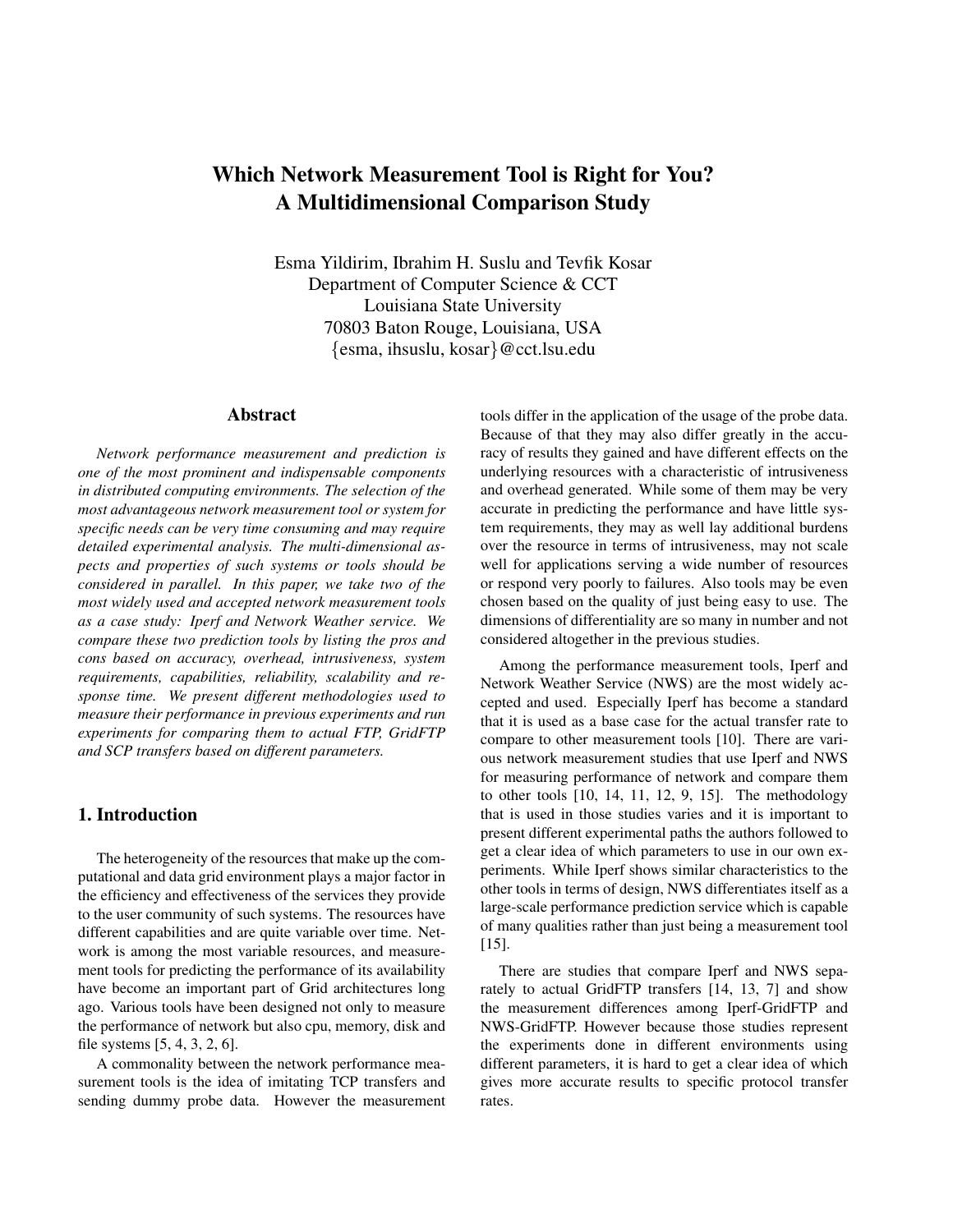In this study, we compare Iperf and NWS in terms of multi-dimensional aspects such as accuracy, overhead, intrusiveness, system requirements, capabilities, reliability, scalability and response time. We give categorization of experimental techniques used and define our own experimental analysis path. We also present experimental results regarding Iperf and NWS' success of predicting different types of protocol transfer rates such as FTP, GridFTP and SCP by running extensive tests in aspects of dimensions such as accuracy and overhead and compare our results.

# 2 Measurement Techniques

We believe that identifying a correct measurement technique is essential in the way that it affects the results gained and the inference we make about them. In this section we present the techniques and parameters used to test either performance of a network or measurement tools.

The different parameters used in the studies [10, 11, 12, 9] are TCP buffer size, probe size, file size, measurement duration, window size and probe interval. Another important aspect is the current load of the traffic during measurements. As that property is quite variable over time, it may be seen that inference made on the results gained during that traffic can be biased and may not represent rules to be applied all the time. For that reason, some of the studies used controlled cross traffic so that they could easily see the effect of their transfers. These are called synthetic traffic load [11]. However in that case the consequences of a real variable traffic is ignored and assumptions made can have a quite inverse effect. The real network load may not represent the patterns that have been looked for. Hence there are other studies that also use generally wide area network loads. In that case, the measurements are repeated over time in regular or random periods. Generally the results are represented as median values and the quartile ranges.

While the performance of different measurement tools are tested and also with actual transfers, it is important to run the tools back-to-back for the same period of time so that the tools can experience the similar network variation for a specified set of parameters. However for the same tool, each measurement has a regular or random time interval between the previous one. While a tool's accuracy is compared to an actual transfer, the measurements however may not be done with the same time interval between successive iterations. In Vazhkudai et al [14], 400 GridFTP transfers occurred comparing the 1500 NWS probes during the total 12 hour period with an NWS probe size of 64KB to a randomly selected file transfers of size ranging between 10MB and 1GB.

To be able to see the effect of window size and parallel streams another strategy has been used. The sequence of window size and stream number has been deliberately selected so that they do not monotonically increase or decrease preventing any trend for biasing the result [9, 7]. Also to be able to see the affect of transfer on the RTT, pings are issued within regular intervals both during and after the transfer [9].

The comparison to be made between Iperf and NWS thus may have the following difficulties based on the techniques described above. The NWS probe size and Iperf s transferred data has a great difference in amount. While NWS sends 64KB size probes Iperf makes 10sec duration transfers to be able to capture the accurate bandwidth. Under those circumstances, we could say that NWS measures available bandwidth while Iperf measures achievable bandwidth. Of course NWS probe size could be readjusted however that will have an incredible impact on the non-intrusive design goal of NWS.

Since we want to deal with large file transfers that may take long time, the following issues may arise. The units of transfers are different as in the case of Iperf and GridFTP. While the former does the transfer in seconds, the latter does it in bytes. How can we make sure that Iperf transfers the sufficient amount of data as to predict the transfer protocol(e.g. GridFTP)? Though Iperf has an option that will take data to be transferred from an input file, if the file is too small Iperf may not reach to the steady-state and may report inaccurate bandwidth measurement. If it is too large we also know that Iperf has a limit on memory for transfers and after that threshold it reports also inaccurate results.The response time also will be affected depending on the probe/transfer size we select. In the end we may find ourselves making a sacrifice from accuracy to gain more from response time. When NWS enters at that point, it will have different parameter options and use a different underlying method for measurement other than Iperf . So we have to design a measurement strategy that will take into account all the possible problems that may occur and must decrease the effects on each other to be able to do healthy experiments.

# 3 Tool Evaluation

The evaluation criteria focuses on three purposes. First, we need to find the parameters that affect the accuracy and overhead of Iperf and NWS. After defining which parameters to tune, we should optimize those parameters to efficiently use both tools and observe behaviors of the tools in both local and wide area networks. Finally, the ability of Iperf and NWS to predict different data sizes by different types of protocols(e.g. GridFTP, FTP, SCP) must be measured since the insights gained from these results can be helpful for Grid applications trying to make intelligent data transfer choices and tuning (e.g. data-aware schedulers) based on network conditions. At last we define the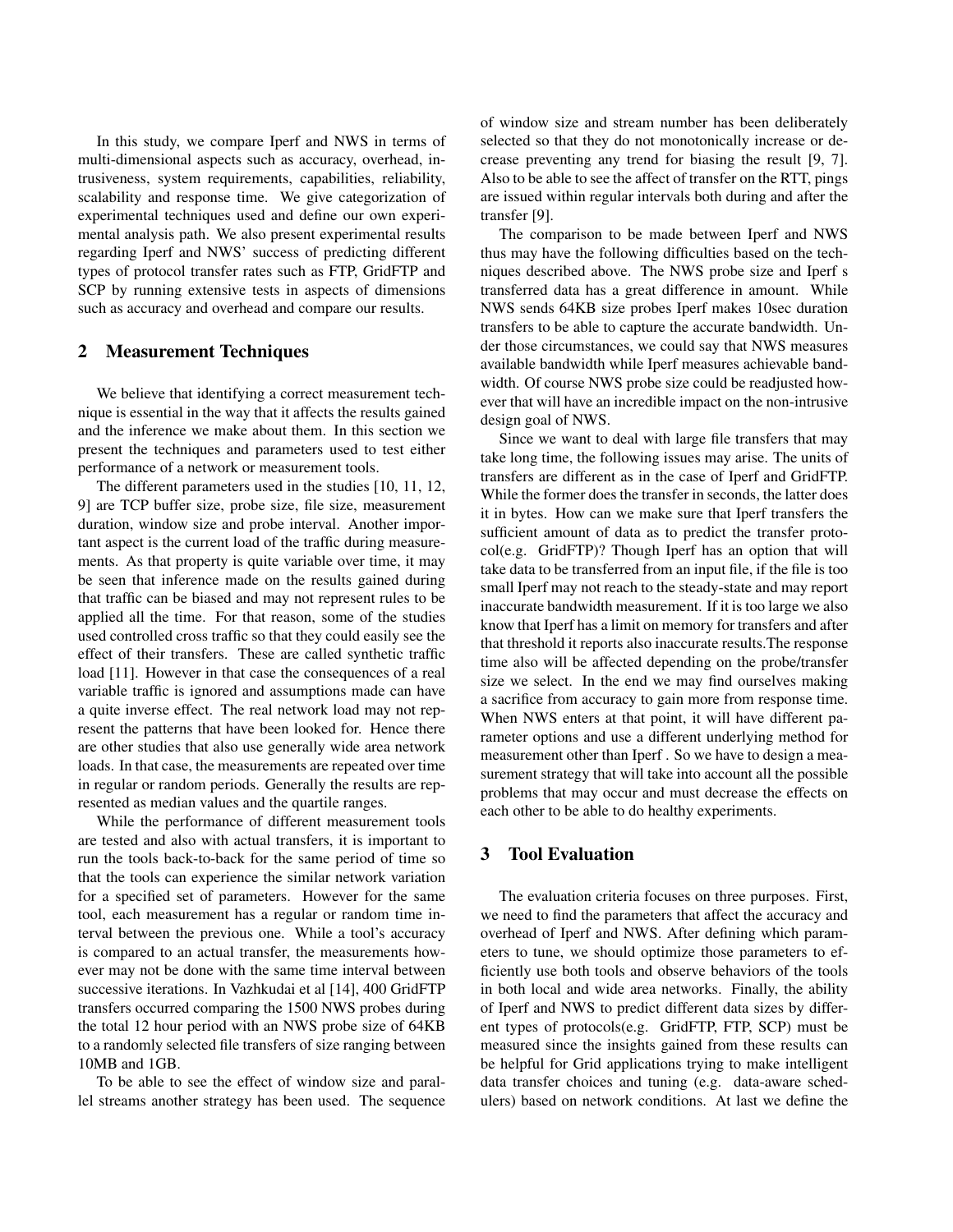

**Figure 1. Measured throughput with default settings**



**Figure 2. Effect of buffersize on throughput**

scenarios about which tool is more beneficial to use, however this is very difficult since there exists a trade-off between most of the parameters. The comparison evaluation is based on the results of local and wide area transfers. Our test bed consists of three Linux machines, two of them are local area Redhat workstations in the Center for Computation and Technology and also DSL Laboratory at Louisiana State University, the last one belongs to a Suse cluster in University of Trento in Italy. All of the machines have installed Globus Toolkit and have trusted certificates for each other.

#### 3.1 Default Settings

To be able to see the performance of tools without any tuning, both Iperf and NWS is used with their default settings in both local and wide area environments and GridFTP is chosen as the compared transfer protocol. In a default setting Iperf works with 16K buffer size and a 10 second transfer time. During that 10 seconds, it tries to consume the bandwidth. On the other hand, NWS uses lightweight 64K probe sizes with a 32K buffer size. We compared the ability of both tools to predict a 128MB file transfer with GridFTP. The transfers are started back to back with 10 seconds intervals in between and 50 iterations are performed. Figure 1 shows the results of the experiment. In local area, surprisingly NWS's light weight probes are far from predicting the actual transfer rate of GridFTP and it gives exaggeratedly high throughput measurements. The reason for this exaggerated result is because of the light weight probe size. Iperf on the other hand gives reasonable throughput measurements but saturates too much comparing to GridFTP. According to the wide area measurements, it is harder to make a comparison. Both of the tools are far from predicting the GridFTP transfer rates. For NWS, usage of light weight probes is the reason. However for Iperf, the results are related to the buffer size, since Iperf uses a smaller buffer size with respect to GridFTP.

### 3.2 Effect of Buffersize

The effect of buffer size is measured with again default settings in local and wide area environment. The buffer size parameter ranges between [16K-256K]. The same methodology is used as in the first experiment. The results are shown in Figure 2 . As the buffer size increases the throughput gained increases slightly and becomes steady after some point for the local area environment. We can say that the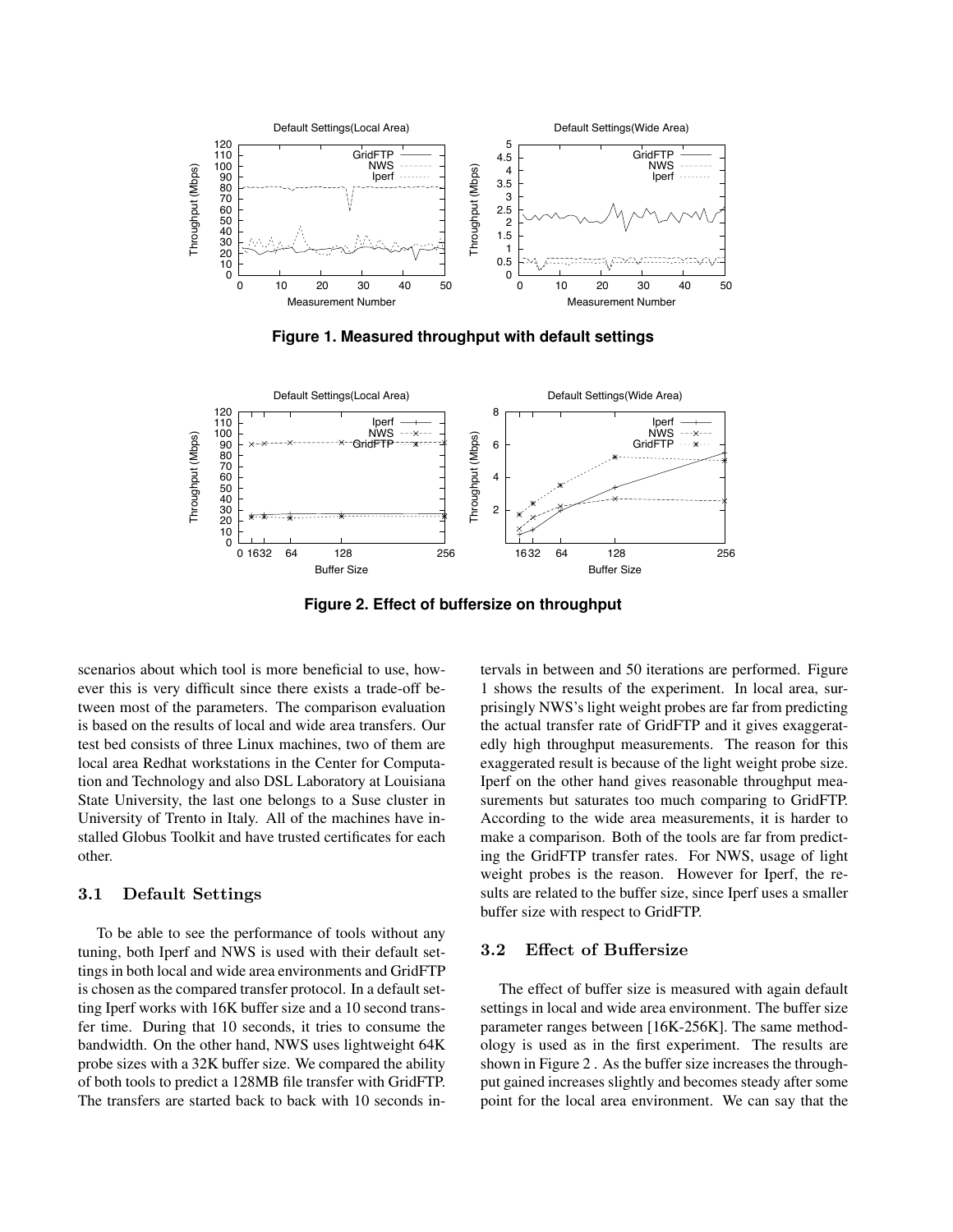best values for throughput are gained with 64K buffer size. More importantly the tools show the same characteristic to the buffer size increase factor. There is not a significant improvement of Iperf over NWS and vice versa. However on the wide area, the results are quite different. The buffer size parameter has a huge effect. The throughput achieved increases for both Iperf and NWS although they again give low results with respect to GridFTP. The measurements of Iperf and GridFTP intersects between 128K and 256K buffer size. However for lower values Iperf results are not comparable at all. From this observation we can say that Iperf could predict GridFTP when the buffer size is properly tuned for both Iperf and GridFTP. The curve of NWS is more similar to the curve of GridFTP, however because it uses a small probe size(512K) it can not give again comparable results with GridFTP.

# 3.3 Effect of Probe Size on Accuracy, Computation Overhead and Response Time

The most important parameter that affects the throughput accuracy with a trade-off of intrusiveness is the probe size. By increasing probe size(transfer duration) we also increase the response time of the tool. However response time may also depend on the extra computation overhead of the tools as well. The comparison based on the accuracy and the response time of tools are made with respect to SCP transfers carried out both in the local and wide area networks and by tuning probe size parameter, we observed how quickly the tools converged to the throughput of a 128MB SCP file transfer. The buffer size is set to 128KB for both Iperf and NWS and the results are of 20 iterations . The computation overhead of the tools is the actual calculation time apart from the transfer time and is calculated as follows:

$$
Overhead = Tt - (Bt/Th)
$$
 (1)

where  $Tt$  is the response time,  $Bt$  is the bits transferred and  $Th$  is throughput in bits per second.

Figure 3.a-f shows the accuracy, computation overhead and response time of Iperf and NWS over local area network. Iperf transfers are carried out for different transfer durations ranging from 1 to 15 seconds while NWS transfers are carried out for different probe sizes ranging from 1MB to 30MB. Iperf starts to give more steady results around 4-5 seconds. However overall its measurements vary much comparing to SCP. NWS on the other hand gradually gets more accurate results and after 12MB, it becomes steady. In this case one can arrive at the conclusion that NWS arrives to steady state with a less transfer size. However to better understand we should look at the the extra computation overheads of the tools before making a judgment. Figure 3.b,e shows the computation overheads of Iperf and NWS.

Clearly the computation overhead of NWS is much higher with respect to Iperf. As we indicated before NWS overhead changes maximum 1 second with probe size, however it starts with a higher overhead about 5 seconds. Iperf overhead varies upto 8 seconds transfer duration and then steadily increases as the transfer duration increases. The response times of both tools increase linearly as the probe size increases. The additional computational overhead of NWS causes it to lose against Iperf in terms of response time.

The characteristics of both Iperf and NWS totally differs when they are used in wide area networks. First observation is that they reach the accurate results very quickly and increasing probe size and transfer duration cause them to over-measure the throughput of SCP transfers. Figure 3.g,j shows the accuracy of both tools. Because the RTT of wide area path is quite large we changed the Iperf durations to [2-45] seconds. The throughput measured by Iperf is less than NWS hence closer to the transfer rate of SCP and it becomes steady around 5 seconds while NWS becomes steady around 10-12 MB. NWS gives accurate results with 1MB however increasing the probe size results in a much higher throughput than the actual SCP transfer. The computational overhead and response times of the tools are presented in Figure 3.h,i,k,l. The computation overhead of the tools are increased as the data transferred is increased. Iperf outperforms NWS in wide area transfers in terms of computation overhead again. The response times of the tools increases linearly.

# 3.4 Ability to Predict Different Data Transfer Protocol Rates for various data sizes

In this section, we compare the throughput achieved by various data transfer protocols for different data transfer sizes and make an evaluation of how well Iperf and NWS can predict different types of data transfers. The set of protocols used are FTP, GridFTP and SCP. Six different file size of 512K, 1M, 16M, 64M, 512M and 1G are used as data transfers. Figure 4.a shows the protocol transfer rates in the local area network. For small file sizes GridFTP and SCP can not gain high transfer rates because of the protocol overheads. Clearly FTP outperforms these two protocols. All protocols have an equal transfer rate in 16M but as the file size increases more, FTP outperforms the others significantly. SCP performs slightly better for file sizes greater than 16M than GridFTP but overall their performances are similar. The transfer duration of Iperf and the probe size parameter of NWS ping were changed during those experiments and how well these tools converged to the actual transfer rates were analyzed. Figure 5 shows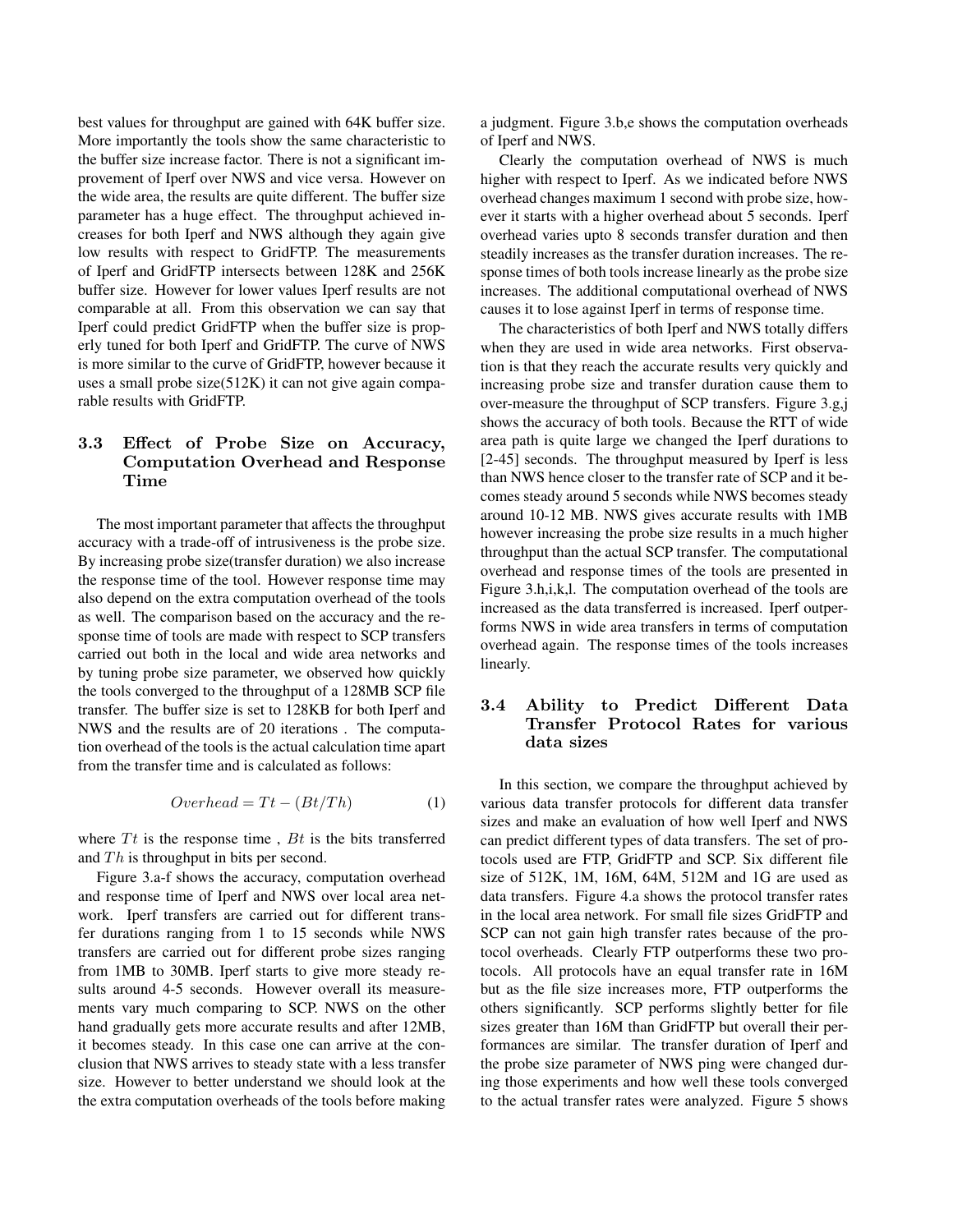

**Figure 3. Accuracy and Overhead of Iperf and NWS**

that both NWS and Iperf can not predict 512K transfers because of the protocol overheads but may only give similar results for FTP(a,g).For larger file transfers both of the tools can predict approximate transfer rates for GridFTP and SCP. However FTP gains more transfer rate than Iperf and NWS could predict. For Iperf, the transfer duration changes from 0.25 to 13 seconds. For small transfer durations such as 0.25 to 1 seconds, the throughput predicted is so high. After 2 seconds although the measurement varies a lot, it converges to the protocol transfer rates and becomes steady around 9-10 seconds. NWS probe size varies between 64KB to 256KB exponentially. The NWS predictions converges to the protocol transfer rates around 8-16MB probe size. The total transfer time varies between 7 to 10 seconds, between 8-16 MB probe sizes.

We conducted the same tests over the wide area network. Figure 4.b shows the protocol transfer rates achieved. A difference observed from the local area protocol transfer rates is that SCP performs the worst and GridFTP performs better. FTP of course has the ultimate performance again. While the transfer duration range is kept the same for Iperf in wide area, we selected smaller probe sizes for NWS ranging from 64KB to 20MB. Figure 6 shows the throughput measured by the tools comparing to the protocol transfer rates. 256KB buffer size is used. When the probe size or transfer duration are increased for NWS and Iperf, the bandwidth measured by the tools is increased. Then again the tools fail to predict file sizes under 16MB for all protocols and can predict SCP for smallest probe size and transfer duration. For large file sizes although both tools predict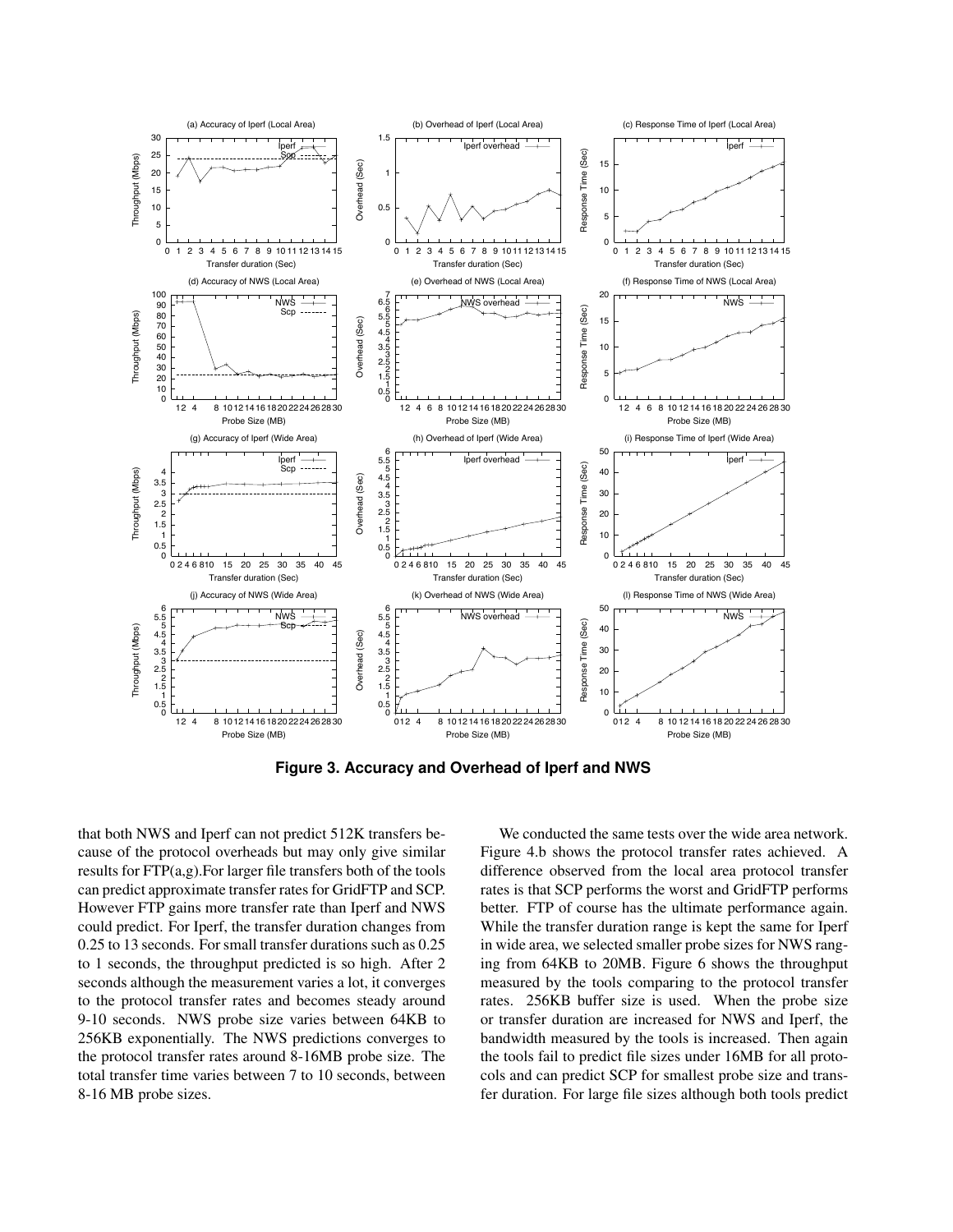

**Figure 4. Protocol transfer rates**

GridFTP and FTP with a good precision. We could say that both tools give higher throughput results than the protocols can achieve when the probe size and transfer duration is increased in the wide area except for FTP and also GridFTP and FTP transfer rates are better predicted.

From the above insights we could make the following conclusions:

- It is not wise to use measurement tools to predict the transfer rates of small sized data transfers because of the protocol overheads and the time to fill the network pipe is not enough for a small transfer.
- Iperf and NWS can better predict protocols whose parameters can be set equal as themselves. For example, GridFTP transfers are better predicted because its buffer size parameter is set the same as Iperf and NWS. However every protocol may give differentiated transfer rates because of their different computational overheads
- NWS measurements are more stable and Iperf measurements are more varied. For local area transfers Iperf reaches the stable protocol transfer rates more quickly than NWS. For wide area both tools seem to have similar behavior.
- Both local and wide area measurements need a certain amount of probe size to give accurate results. However the inaccurate measurements fall down in local area while in wide area the measurement results rise up to reach the stable transfer rates.

# 3.5 Accuracy vs Total Overhead

In order to get accurate results we have seen that we may need a certain amount of probe size. However that comes with the overhead in getting response from the tools. We made a comparison of the total transfer times (response time) of Iperf and NWS measurements when they converge to the protocol transfer rates and the results are given in Figure 7 and 8 with 90% accuracy for local and wide area networks. It is observed that Iperf has less overhead comparing to NWS ping in most of the cases.

#### 4 How to Choose?

The evaluation of a tool depends on many aspects such as accuracy, overhead, intrusiveness, system requirements, capabilities, reliability, scalability and response time. For an effective performance gain, all should be considered in parallel.

Tool vs Service System. The majority of Grid users prefer to use stand-alone individual performance measurement tools which are considered to be easy to install and use. However performance monitoring service systems are overlooked since they are only used for optimization rather than enabling application execution [15]. Individual tools are designed for single user execution. Tools like Iperf measure the end-to-end network throughput by sending data from a source to a sink host. If the number of users is high, this can place a heavy burden on the network and additional synchronization is needed. This also brings many other issues such as weakness against failures, scalability, and security concerns.

On the contrary, a performance service system monitors resources constantly without perturbing them and this requires the system to be ubiquitous and invisible to users and administrators. Although some overhead is included, it is negligible comparing to aggressive measurement tools. NWS declares itself to be a measurement service system which runs continuously so that it can gather a history of available performance from each monitored resource with lightweight probes, so that it could respond at the time of request. Iperf on the other hand, runs on demand, sends dummy data to gather information about performance.

Accuracy. Iperf has become a de-facto standard in network performance measurement and there has been so many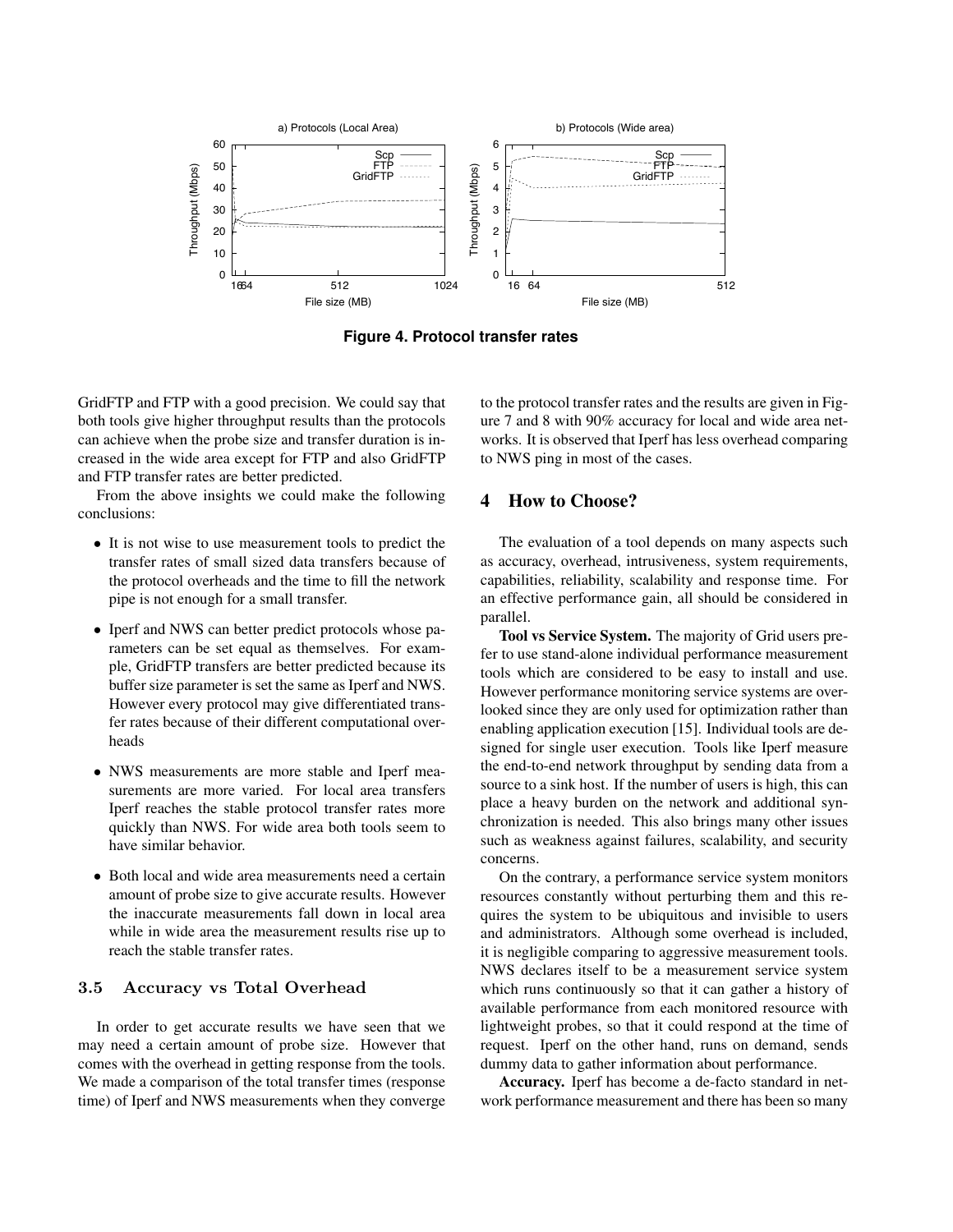

**Figure 5. Throughput predictions of Iperf and NWS against FTP,GridFTP and SCP in Local Area**

studies which run experiments to test networks and impact of different parameters using Iperf [11, 12, 9]. There have been some studies comparing Iperf to other measurement tools [10], but the studies that compare NWS and Iperf are limited and not in detail.

Shriram et al. [11] compares the accuracy of Iperf to a number of other tools. The authors ran their experiments under both synthetically generated cross traffic and also the replay of TCP traces from a source. The results however turned out to be quite different from each other. According to Shriram et al results, with a maximum buffer size of 227 KB, Iperf is accurate within 15% or better. Also it is noted that using smaller buffer sizes did not make a significant difference surprisingly. However Iperf's performance was found quite disappointing when run through real tcp

tracebacks. This observation is explained with the loss occurred when the tool and cross-traffic streams merged. Even though the amount of loss was insignificant, it caused Iperf to halve its congestion window and triggered a significant number of retransmissions. The retransmission timeout was so large that this time consumed 75% of Iperf running time.

The preference of a measurement tool instead of NWS is generally explained to be that the tool provided more accurate results and that NWS probes had the time-out mechanism which other tools did not and which generated an extra overhead and had an effect on the accuracy of measurement. However Wolski et al. [15] showed that the range of measurement values of NWS intersected with other tools like Iperf, nettcp and netperf. The authors ran each tool back to back every 60 seconds and over 72 hour period. All of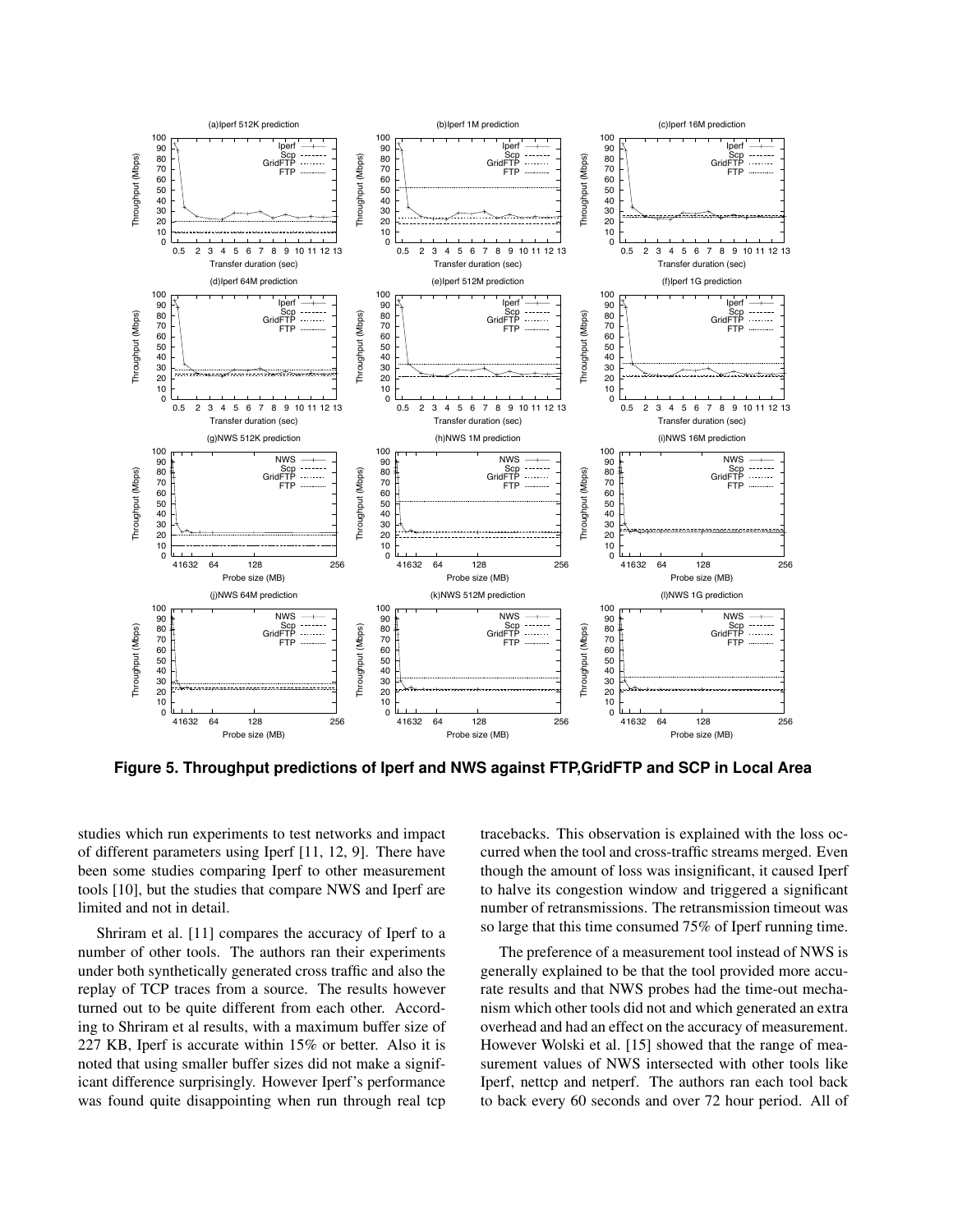

**Figure 6. Throughput predictions of Iperf and NWS against FTP,GridFTP and SCP in Wide Area**

the tools were configured to use the same amount of end system buffering. The results show overlapping ranges and yet NWS had the overhead of implementing reliable socket time outs. However those results do not show the accuracy of NWS and Iperf comparing to the actual bandwidth but only the closeness of values to each other yet NWS is used to transfer the same amount of data as Iperf making it as intrusive as Iperf.

According to the tests we have conducted with properly tuned buffer and probe sizes, NWS gives more accurate results than Iperf in local area networks and their results are almost similar in wide area networks.

Ease-of-Use. The NWS installation comes with different modules and commands and may require additional configuration. For the system to run properly, at least three modules should be running: nameserver, memory and sensor. On the other hand Iperf is a simple single command tool with a number of command options which should be run in server mode to give services to the requesting hosts. That feature makes Iperf more preferable. If the tool is wellengineered, documented, simple to understand, install and use, it is more likely to be preferred by users. On the other hand NWS is a long-running Grid service designed to support many users and resources simultaneously hence necessarily more complicated and take time to thoroughly master it. In this case Iperf is preferable than NWS in terms of ease-of-use.

Capability. Iperf is a simple tool with the capability of estimation of the achievable throughput but not the available bandwidth. On the other hand NWS not only monitors net-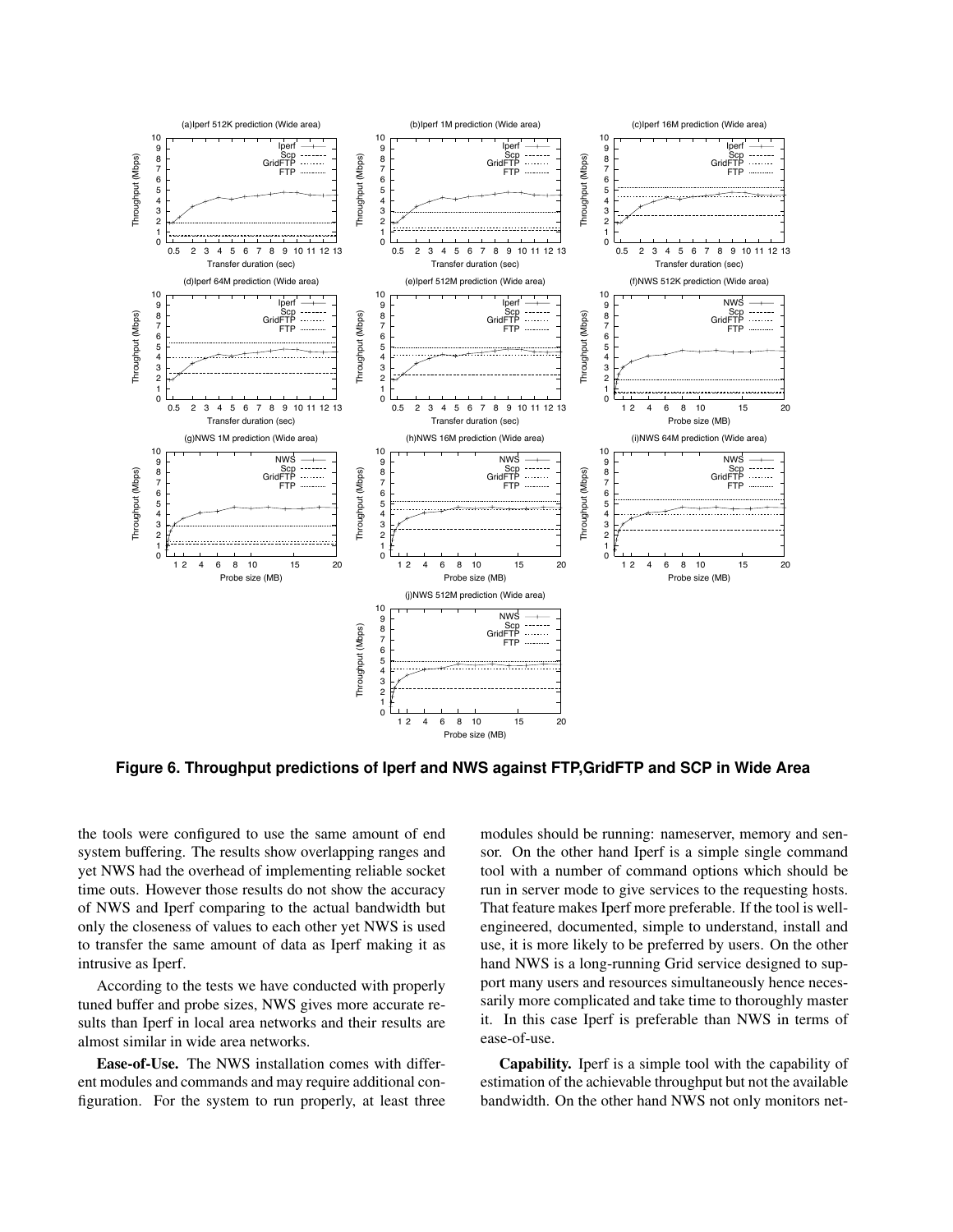

**Figure 7. Total transfer time with 90% accuracy over Local Area**

work but also CPU, disk, memory and file system. It has a number of monitors for availability of a machine, availability of CPU cycles, availability of disk capacity, performance of a file system, TCP bandwidth and latency, TCP connection time and memory speed [15]. Those properties makes NWS more advantageous in terms of capabilities.

Scalability. The NWS components are designed with the ability to scale to a large number of hosts. The burden on the most centralized module which is NWS nameserver has been kept to the minimum. Only one nameserver has the capability to serve hundreds of hosts. However for more frequent accesses nameserver can be replicated. The case for memory component is a little bit different. Because large data is stored on memory modules it is more likely that there has to be many of memory hosts as the system scales to large number of hosts. However they are very flexible about where they can be placed. On the other side Iperf does not collect information constantly and any host which has the utility, at the same time has the ability to question another host. However this situation leads to a big problem when the system scales to large numbers. Each measurement done by Iperf causes transfer of data continuously for tens of seconds. If it is used rarely then the load generated by them is negligible. However when they are used by many hosts without coordination, the effect can be huge especially on the bottleneck link that dominates the end-to-end performance. NWS solves this by using the clique technique with which only one probe sequence measures that specified path which makes NWS a more scalable tool than Iperf.

Reliability. The problem with the use of a tool like Iperf rather than a service is that the abortion of the tool had to be done manually from the command line in case of failures. As an example, the project in [1] suffers from the reliability of Iperf servers. Typically Iperf servers die on a host once a day. A lot of effort has gone into detecting and automatically restarting them. Multiple strategies are necessary due to the non-uniform configuration of the remote hosts. The preferred is to use ssh to automatically start and stop



**Figure 8. Total transfer time with 90% accuracy over Wide Area**

the servers, if this is not possible then the servers are left running, and email sent that they need a manual restart. On the other hand NWS solves this problem with its portable timeout mechanism and adaptive time out discovery protocol [8] .However those mechanisms are said to bring additional overhead to the quality of measurements. But if the reliability is the most important concern then NWS is definitely the best choice.

Intrusiveness. The NWS is designed to be a lightweight monitoring system which uses 64KB probes to estimate the available network bandwidth [14]. The sensor modules also designed to be as non intrusive as possible on the host resource and uses only 2-4 MB system memory. Iperf, on the other hand generates large overhead(more than 70%) as it tries to fill the tight link to get as much bandwidth as available. Iperf is known to be the most expensive tool in terms of intrusiveness and overhead comparing to other measurement tools in [10]. Its traffic can have a huge impact on the existing cross traffic [11]. However this aggressiveness gives Iperf , the accuracy property since it tries to fill the network pipe just like a normal data transfer would.

On the contrary, the experiments we have made showed that NWS can not predict the network with its light weight probe size. However with properly tuned probe size, it is able to give accurate results which makes it as intrusive as Iperf.

System Requirements. For NWS to be fully functional, at least one nameserver, one memory and as many sensors as the number of hosts it is measuring should be running. As nameserver keeps only small registration information, requirements are extremely low. However same thing cannot be said about the memory module as it stores time series data. Each sensor node also needs small system requirements from the host it is running. Iperf however does not keep continuously collected data and it serves on demand. But, at the time of request it consumes the bandwidth by performing an actual transfer. There is a physical limitation in the amount of memory that iperf can hold to calculate the